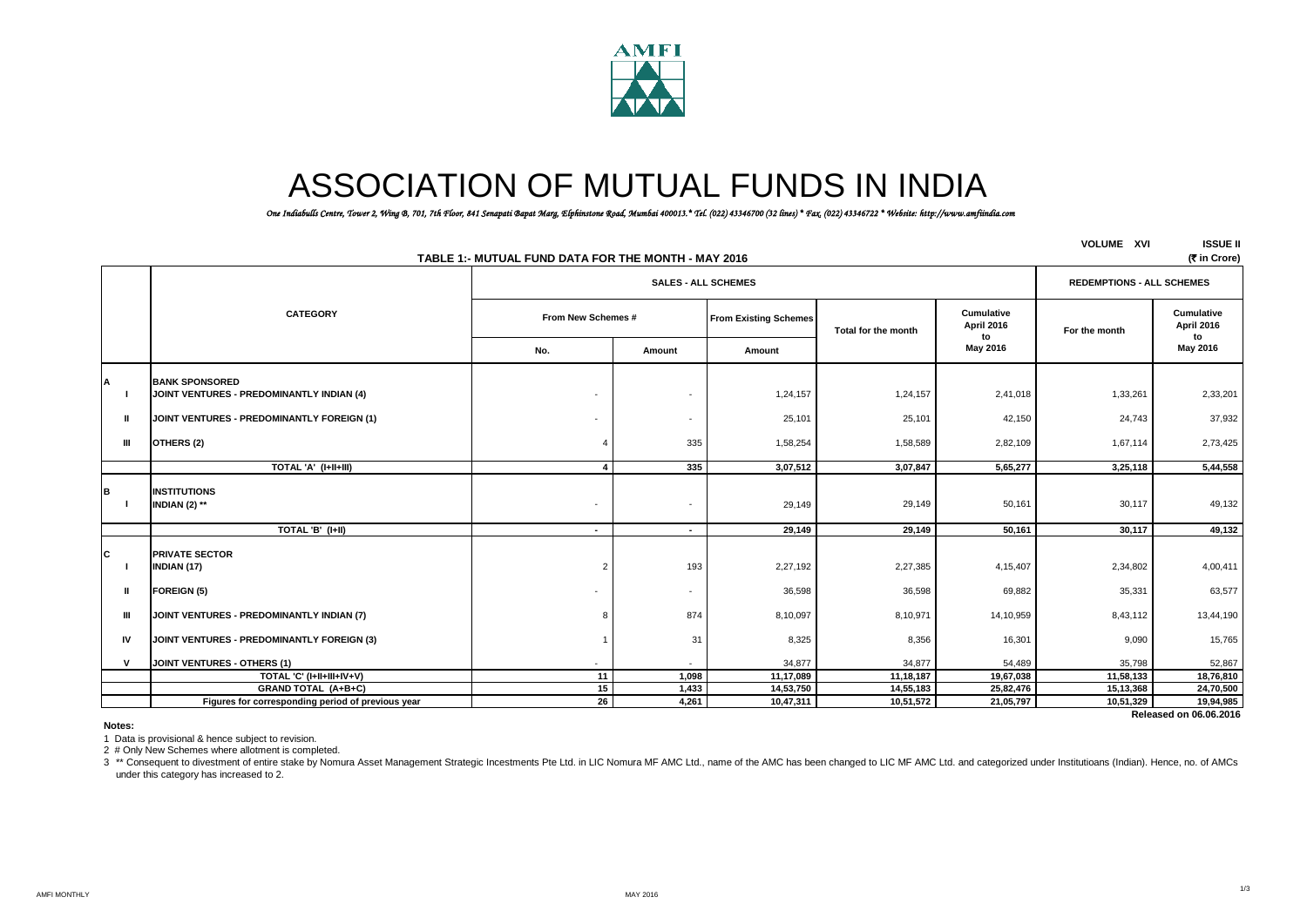| TABLE 2:- SALES DURING THE MONTH OF MAY 2016 - TYPE AND CATEGORY WISE |  |
|-----------------------------------------------------------------------|--|
| 2.1 *NEW SCHEMES LAUNCHED (ALLOTMENT COMPLETED)                       |  |

|                                 | (रैं in Crore)<br>2.1 *NEW SCHEMES LAUNCHED (ALLOTMENT COMPLETED) |          |                      |        |                      |                          |                      |                 |  |
|---------------------------------|-------------------------------------------------------------------|----------|----------------------|--------|----------------------|--------------------------|----------------------|-----------------|--|
|                                 |                                                                   | Open End | <b>Close End</b>     |        | <b>Interval Fund</b> |                          | <b>TOTAL</b>         |                 |  |
|                                 | <b>No.of Schemes</b>                                              | Amount   | <b>No.of Schemes</b> | Amount | <b>No.of Schemes</b> | Amount                   | <b>No.of Schemes</b> | Amount          |  |
| <b>INCOME</b>                   |                                                                   |          | 13                   | 1,356  |                      |                          | 13                   | 1,356           |  |
| <b>INFRASTRUCTURE DEBT FUND</b> |                                                                   |          |                      |        |                      |                          |                      |                 |  |
| <b>EQUITY</b>                   |                                                                   |          |                      | 65     |                      |                          |                      | 65              |  |
| <b>BALANCED</b>                 |                                                                   |          |                      |        |                      |                          |                      |                 |  |
| <b>LIQUID/MONEY MARKET</b>      |                                                                   |          |                      |        |                      |                          |                      |                 |  |
| <b>GILT</b>                     |                                                                   |          |                      |        |                      |                          |                      |                 |  |
| <b>ELSS - EQUITY</b>            |                                                                   |          |                      |        |                      |                          |                      |                 |  |
| <b>GOLD ETF</b>                 |                                                                   |          |                      |        |                      |                          |                      |                 |  |
| <b>OTHER ETFS</b>               |                                                                   | 12       |                      |        |                      |                          |                      | 12 <sub>1</sub> |  |
| <b>FUND OF FUNDS INVESTING</b>  |                                                                   |          |                      |        |                      | $\overline{\phantom{a}}$ |                      |                 |  |
| <b>OVERSEAS</b>                 |                                                                   |          |                      |        |                      |                          |                      |                 |  |
| <b>TOTAL</b>                    |                                                                   | 12.      | 14                   | 1,421  |                      |                          | 15                   | 1,433           |  |

### **\*NEW SCHEMES LAUNCHED :**

| <b>IOPEN END OTHER ETFs :</b> | Edelweis ETF-NIFTY Quality 30                                                                                                                                                                                                                                                                                                                                                                                                                                                                                                                              |
|-------------------------------|------------------------------------------------------------------------------------------------------------------------------------------------------------------------------------------------------------------------------------------------------------------------------------------------------------------------------------------------------------------------------------------------------------------------------------------------------------------------------------------------------------------------------------------------------------|
| <b>ICLOSE END INCOME :</b>    | DSP BlcakRock Dual Advantage Fund - Series 45 - 38M; HDFC Dual Advantage Fund Series II - 1111 D April 2016, HDFC FMP 1153 D April 2016 (1) Series 36 and 1127 D May<br>[2016 (1) Series 36; HSBC Fixed Term Series 126; ICICI Prudential FMP Series 79 - 1105 Days Plan B and 1218 Days Plan A; Kotak FMP Series 194; Reliance Dual Advantage Fixed<br>Tenure Fund IX - Plan C; UTI Capital Protection Oriented Scheme - Series VII - IV (1278 Days) and V (1281 Days), UTI Fixed Term Income Fund Series XXIV - XII (1099 Days) and<br>XIII (1097 Days). |
| <b>ICLOSE END EQUITY :</b>    | <b>ICICI Prudential India Recovery Fund Series 5</b>                                                                                                                                                                                                                                                                                                                                                                                                                                                                                                       |

## **2.2 EXISTING SCHEMES**

|                                  |                      | Open End                 |                          | <b>Close End</b> |                      | <b>Interval Fund</b> |                      | <b>TOTAL</b> |  |
|----------------------------------|----------------------|--------------------------|--------------------------|------------------|----------------------|----------------------|----------------------|--------------|--|
|                                  | <b>No.of Schemes</b> | Amount                   | <b>No.of Schemes</b>     | Amount           | <b>No.of Schemes</b> | Amount               | <b>No.of Schemes</b> | Amount       |  |
| <b>INCOME</b>                    | 260                  | 43,647                   | 1,375                    |                  | 73                   | 21                   | 1,708                | 43,668       |  |
| <b>IINFRASTRUCTURE DEBT FUND</b> |                      | $\overline{\phantom{a}}$ |                          |                  |                      |                      |                      |              |  |
| <b>IEQUITY</b>                   | 316                  | 12,441                   | 95                       |                  |                      |                      | 411                  | 12,441       |  |
| <b>BALANCED</b>                  | 28                   | 1,937                    |                          |                  |                      |                      | 28                   | 1,937        |  |
| <b>LIQUID/MONEY MARKET</b>       | 52                   | 13,92,661                |                          |                  |                      |                      | 52                   | 13,92,661    |  |
| <b>IGILT</b>                     | 41                   | 318                      |                          |                  |                      |                      |                      | 318          |  |
| <b>IELSS - EQUITY</b>            | 42                   | 789                      | 18                       |                  |                      |                      | 60                   | 789          |  |
| <b>IGOLD ETF</b>                 | 13                   | 10                       |                          |                  |                      |                      | 13                   | 10           |  |
| <b>OTHER ETFS</b>                | 45                   | 1,895                    |                          |                  |                      |                      | 45                   | 1,895        |  |
| <b>IFUND OF FUNDS INVESTING</b>  | 29                   | 31                       | $\overline{\phantom{a}}$ |                  |                      |                      | 29                   | 31           |  |
| <b>OVERSEAS</b>                  |                      |                          |                          |                  |                      |                      |                      |              |  |
| <b>TOTAL</b>                     | 826                  | 14,53,729                | 1,495                    |                  | 73                   | 21                   | 2394                 | 14,53,750    |  |

| <b>LUIRE OF ALL SUILMES</b>     |                      |           |                      |        |                      |        |                      |           |  |
|---------------------------------|----------------------|-----------|----------------------|--------|----------------------|--------|----------------------|-----------|--|
|                                 |                      | Open End  | <b>Close End</b>     |        | <b>Interval Fund</b> |        | <b>TOTAL</b>         |           |  |
|                                 | <b>No.of Schemes</b> | Amount    | <b>No.of Schemes</b> | Amount | <b>No.of Schemes</b> | Amount | <b>No.of Schemes</b> | Amount    |  |
| <b>INCOME</b>                   | 260                  | 43,647    | 1,388                | 1,356  | 73                   | ∠ ।    | 1,721                | 45,024    |  |
| <b>INFRASTRUCTURE DEBT FUND</b> |                      |           |                      |        |                      |        |                      |           |  |
| <b>EQUITY</b>                   | 316                  | 12,441    | 96                   | 65     |                      |        | 412                  | 12,506    |  |
| <b>BALANCED</b>                 | 28                   | 1,937     |                      |        |                      |        | 28                   | 1,937     |  |
| <b>LIQUID/MONEY MARKET</b>      | 52                   | 13,92,661 |                      |        |                      |        | 52                   | 13,92,661 |  |
| <b>GILT</b>                     | 41                   | 318       |                      |        |                      |        |                      | 318       |  |
| <b>IELSS - EQUITY</b>           | 42                   | 789       | 18                   |        |                      |        | 60                   | 789       |  |
| <b>GOLD ETF</b>                 | 13                   | 10        |                      |        |                      |        | 13                   | 10        |  |
| <b>OTHER ETFS</b>               | 46                   | 1,907     |                      |        |                      |        | 46                   | 1,907     |  |
| <b>FUND OF FUNDS INVESTING</b>  | 29                   | 31        |                      |        |                      |        | 29                   | 31        |  |
| <b>OVERSEAS</b>                 |                      |           |                      |        |                      |        |                      |           |  |
| <b>TOTAL</b>                    | 827                  | 14,53,741 | 1,509                | 1,421  | 73                   | 21     | 2409                 | 14,55,183 |  |

# **2.3 TOTAL OF ALL SCHEMES**